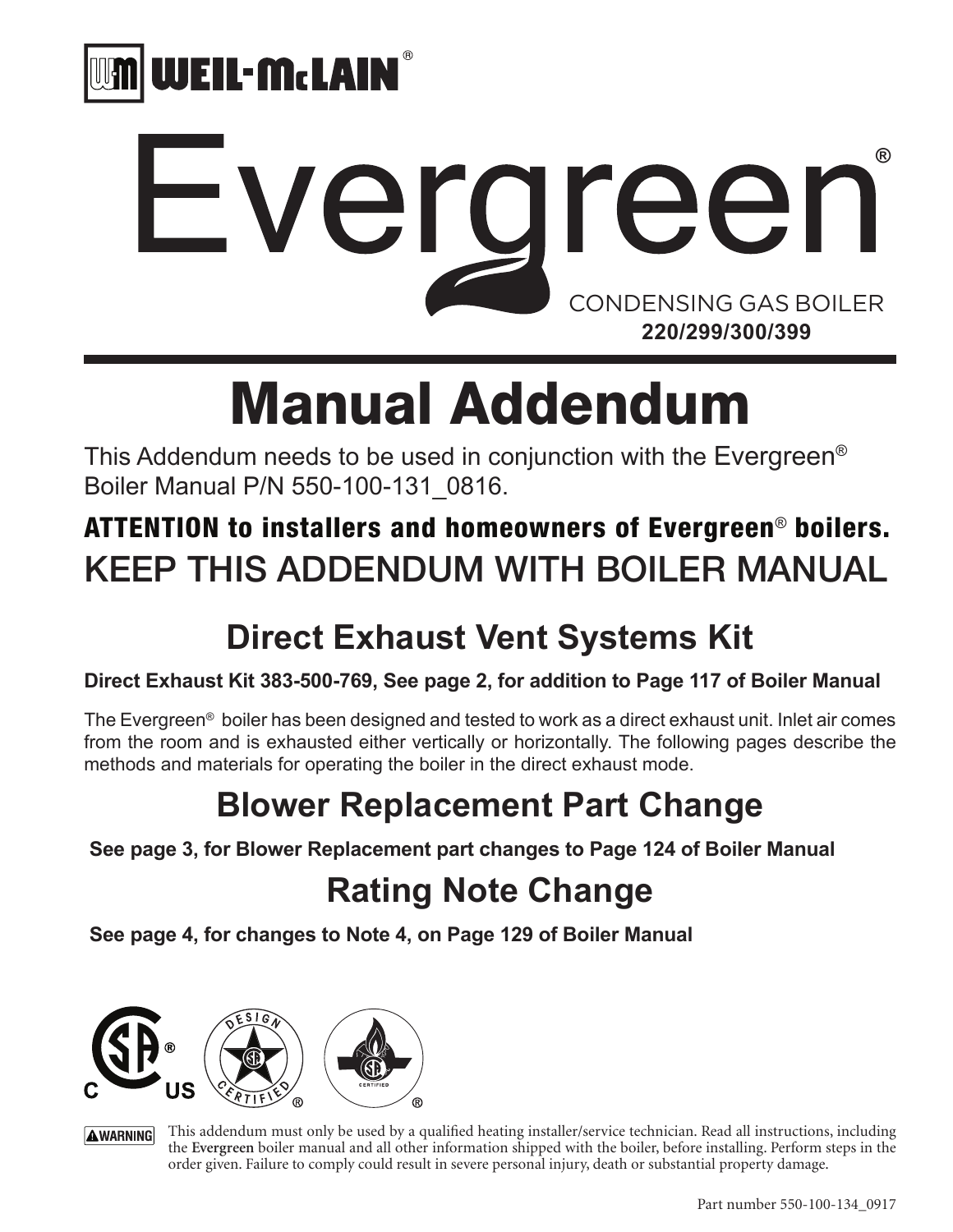

## Replacement parts *(continued)*

### **Figure 111** Miscellaneous parts and kits

| <b>Description</b>                                                                                                                                                                                                                                           | <b>Part Number</b>                                                                                                                                                        | <b>Description</b>                                                                                                                                                          | <b>Part Number</b>                                        |  |
|--------------------------------------------------------------------------------------------------------------------------------------------------------------------------------------------------------------------------------------------------------------|---------------------------------------------------------------------------------------------------------------------------------------------------------------------------|-----------------------------------------------------------------------------------------------------------------------------------------------------------------------------|-----------------------------------------------------------|--|
| Antifreeze, Sentinel X500 (1 gal)<br>Antifreeze, Sentinel X500 (5 gal)<br>Corrosion inhibitor, Sentinel X100                                                                                                                                                 | Sidewall separate pipes vent/air termination kits<br>592-900-029<br>(includes two cover plates)<br>592-900-006<br>Kit for 3" or 4" PVC vent and air pipes.<br>592-900-002 |                                                                                                                                                                             | 383-500-100                                               |  |
| Sentinel X100 Quick Test Kit.<br>Cleaner, Sentinel X400.                                                                                                                                                                                                     | 592-900-005<br>592-900-003                                                                                                                                                | PVC concentric vent kit - horizontal or vertical<br>(includes components for concentric assembly)<br>Kit for 3" PVC vent and air pipes.                                     | 383-500-350                                               |  |
| Evergreen Inspection kit -<br>igniter gasket, flame sense gasket, burner gasket,<br>burner access cover seal, and hardware                                                                                                                                   | 383-900-097                                                                                                                                                               | Kit for 4" PVC vent and air pipes.<br><b>IPEX PVC concentric vent kit — available from</b>                                                                                  | 383-900-075                                               |  |
| Evergreen 220 maintenance kit - flame sense rod,<br>flame sense gasket, igniter, igniter gasket, venturi<br>gasket, cover plate gasket, venturi-gas valve o-ring,<br>refractory, silicone, inhibitor test kit, burner access<br>cover seal, and hardware     | 383-900-071                                                                                                                                                               | <b>IPEX</b><br>Kit for 3" PVC vent and air pipes.<br>Kit for 4" PVC vent and air pipes.                                                                                     | 196006(L=20")<br>196106(L=32")<br>196116(L=44")<br>196021 |  |
| Evergreen 299/300 maintenance kit - flame sense<br>rod, flame sense gasket, igniter, igniter gasket,<br>venturi gasket, cover plate gasket, venturi-gas valve<br>o-ring, refractory, silicone, inhibitor test kit, burner<br>access cover seal, and hardware | 383-900-072                                                                                                                                                               | Bird screens (2 required)<br>For 3" PVC vent and air pipes<br>For 4" PVC vent and air pipes                                                                                 | 383-500-105<br>383-500-110                                |  |
| Evergreen 399 maintenance kit - flame sense rod,<br>flame sense gasket, igniter, igniter gasket, venturi<br>gasket, cover plate gasket, venturi-gas valve o-ring,<br>refractory, silicone, inhibitor test kit, burner access<br>cover seal, and hardware     | 383-900-088                                                                                                                                                               | M&G Simpson-Duravent PolyPro VERTICAL<br>concentric vent/air kit; color = black (VK suffix) or<br>terra cotta (TC suffix)<br>3" polypropylene pipe<br>4" polypropylene pipe | 3PPS-VKL<br><b>4PPS-VKL</b>                               |  |
| Wall-mount kit - wall mount bracket and hardware                                                                                                                                                                                                             | 383-900-074                                                                                                                                                               |                                                                                                                                                                             |                                                           |  |
| Condensate drain tube - EVG 220<br>Condensate drain tube - EVG 299/300/399                                                                                                                                                                                   | 560-907-767<br>560-907-768                                                                                                                                                | PP Appliance Adapters<br>4" M&G Simpson-Duravent                                                                                                                            | 4PPS-04PVCM-<br>4PPF                                      |  |
| Low water cut-off w/test button, Kit                                                                                                                                                                                                                         | 383-500-643                                                                                                                                                               | 4" Centrotherm INNOFLUE                                                                                                                                                     | ISAAL040Y                                                 |  |
| Relief Valve (80 psi) and P&T Gauge Kit                                                                                                                                                                                                                      | 383-900-082                                                                                                                                                               | Centrotherm INNOFLUE VERTICAL concentric vent/                                                                                                                              |                                                           |  |
| Condensate neutralizer kit                                                                                                                                                                                                                                   | 383-500-631                                                                                                                                                               | air kit<br>3" polypropylene pipe                                                                                                                                            | <b>ICRT3539</b>                                           |  |
| <b>Direct Exhaust Kit</b>                                                                                                                                                                                                                                    |                                                                                                                                                                           | 4" polypropylene pipe                                                                                                                                                       | <b>ICRT4679</b>                                           |  |
| (Includes mounting plates for intake and exhaust<br>for inside and outside, vent screen 3 & 4 lnch,<br>Template vent/air termination hole, and mounting<br>hardware)                                                                                         | 383-500-769                                                                                                                                                               | <b>System Immersion Temperature Sensor</b><br>(2 required)                                                                                                                  | 511-724-299                                               |  |
| Weil-McLain sidewall vent/air cap termination kit<br>for PVC vent and air pipes (Includes W-M sidewall<br>vent/air termination cap, inside and outside cover<br>plates, and mounting hardware)                                                               |                                                                                                                                                                           | <b>Protonode Conversion Kit-Bacnet</b>                                                                                                                                      | 383-600-322                                               |  |
| (EVG 220) - 3" Kit                                                                                                                                                                                                                                           | 383-500-397                                                                                                                                                               |                                                                                                                                                                             |                                                           |  |
| (EVG 220, 299, 300 & 399) - 4" Kit                                                                                                                                                                                                                           | 383-500-398                                                                                                                                                               |                                                                                                                                                                             |                                                           |  |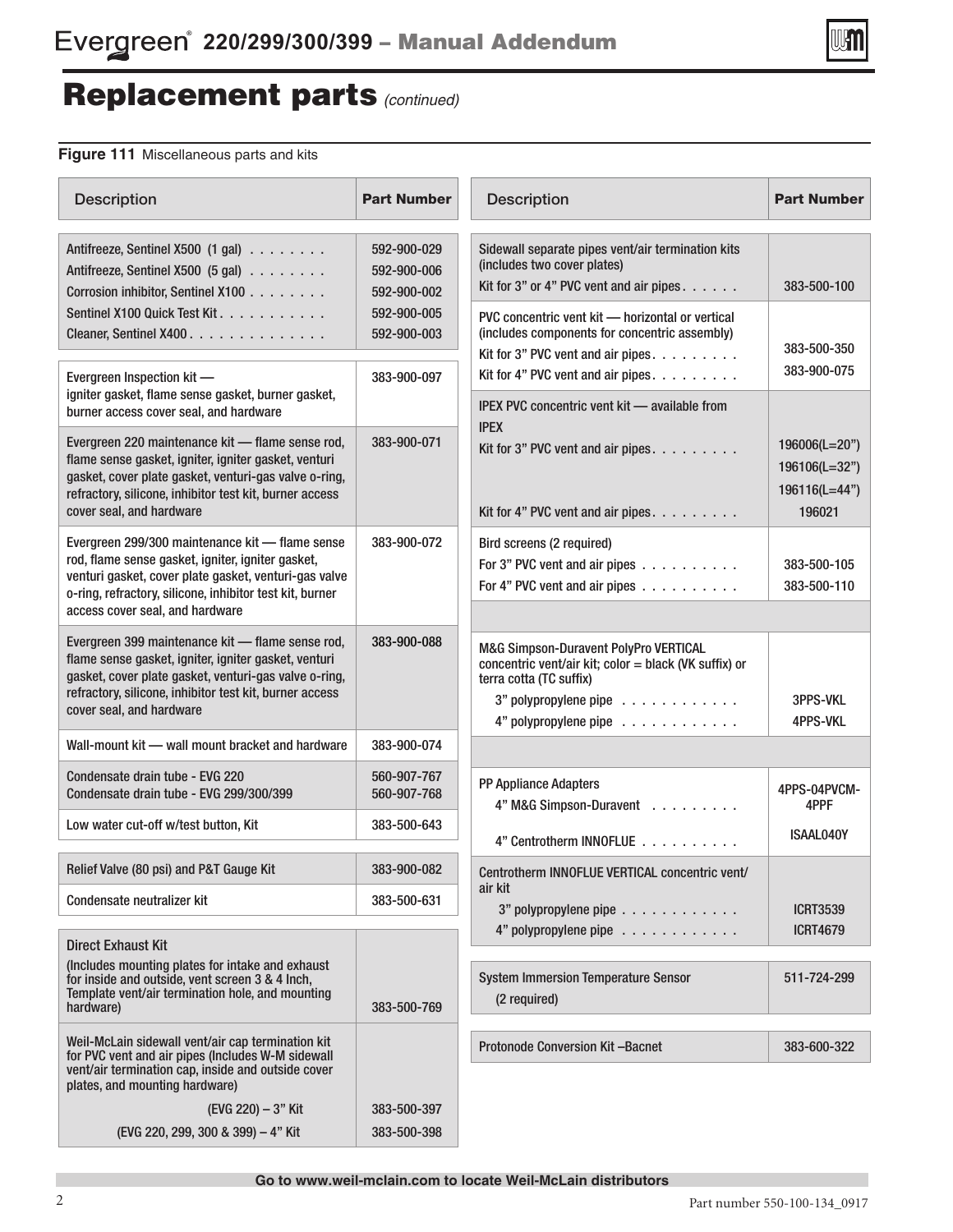

## Replacement parts *(continued)*

Figure 118 Piping components for Evergreen® 220/299/300/399 (see Figure 116, page 123 for illustration)

| <b>Item</b>                  | <b>Name</b>                                                      | <b>Description / contents</b>                  | <b>Part Number</b>       | <b>Model</b><br>220 | <b>Model</b><br>229/300 | <b>Model</b><br>399 |  |
|------------------------------|------------------------------------------------------------------|------------------------------------------------|--------------------------|---------------------|-------------------------|---------------------|--|
|                              |                                                                  |                                                |                          | 383-900-027         | $\bullet$               |                     |  |
| 100<br>Gas valve             |                                                                  | Gas valve, gasket, and o-ring                  |                          |                     |                         | $\bullet$           |  |
|                              |                                                                  |                                                | 383-900-054              | $\bullet$           |                         |                     |  |
| 120<br>Venturi               | Natural gas<br>(Includes 130, 150 and 240)                       | 383-900-055                                    |                          |                     |                         |                     |  |
|                              |                                                                  | 383-900-056                                    | $\overline{\phantom{0}}$ |                     | $\bullet$               |                     |  |
|                              |                                                                  | 383-900-064                                    | $\bullet$                |                     |                         |                     |  |
|                              | Liquefied Petroleum (Propane) Gas<br>(Includes 130, 150 and 240) | 383-900-065                                    |                          |                     |                         |                     |  |
|                              |                                                                  | 383-900-066                                    |                          |                     | $\bullet$               |                     |  |
| 130                          | Silencer gasket                                                  | Gasket between venturi and silencer            |                          | 590-318-103         | $\bullet$               |                     |  |
| 140                          | Adapter gas pipe 3/4" NPT                                        | Gas pipe adapter between gas valve and venturi | 562-302-584              | $\bullet$           |                         |                     |  |
| 150                          | Gas pipe gasket                                                  | For sealing between adapter and venturi        | 562-248-765              | $\bullet$           |                         |                     |  |
| 160                          | Gas valve adapter block                                          | Threaded block, o-ring and screws (2 required) | 383-900-026              | $\bullet$           |                         |                     |  |
| 170                          | Gas flex line adapter                                            | Connection between gas valve and gas line      | 562-302-583              | $\bullet$           |                         |                     |  |
| 180                          | Gas line                                                         | Gas line between gas valve and cabinet         | 560-907-766              | $\bullet$           |                         | $\bullet$           |  |
| 190                          | Gas line gasket                                                  | Gas line seal to cabinet                       | 590-318-085              | $\bullet$           |                         |                     |  |
| 200                          | <b>Blower</b>                                                    | <b>Blower</b>                                  | 383-900-039              | $\bullet$           |                         |                     |  |
| 210                          | Blower gasket                                                    | Blower to cover plate seal                     | 383-900-036              | $\bullet$           |                         |                     |  |
| 220                          |                                                                  |                                                |                          | 383-900-034         | $\bullet$               |                     |  |
| Inlet air silencer           |                                                                  | Silencer with gasket                           | 383-900-035              |                     |                         | $\bullet$           |  |
| 230                          | O-ring -gas valve                                                | (2 required per assembly)                      | 590-318-043              | $\bullet$           |                         |                     |  |
| 240                          | O-ring -blower                                                   | O-ring between blower and venturi              | 590-318-102              | $\bullet$           |                         |                     |  |
|                              |                                                                  |                                                |                          |                     |                         |                     |  |
| 300                          | Pressure & temperature gauge                                     | Shipped loose for field installation           | 380-000-000              | $\bullet$           | $\bullet$               |                     |  |
|                              |                                                                  | 30 PSIG relief valve -                         |                          | 383-500-095         | $\bullet$               |                     |  |
| 310<br>Relief valve          | shipped loose for field installation                             | 383-900-076                                    |                          |                     | $\bullet$               |                     |  |
|                              |                                                                  |                                                |                          | 540-131-075         | $\bullet$               |                     |  |
| 320<br>Condensate drain trap |                                                                  | (not shown)                                    | 540-131-076              |                     |                         |                     |  |